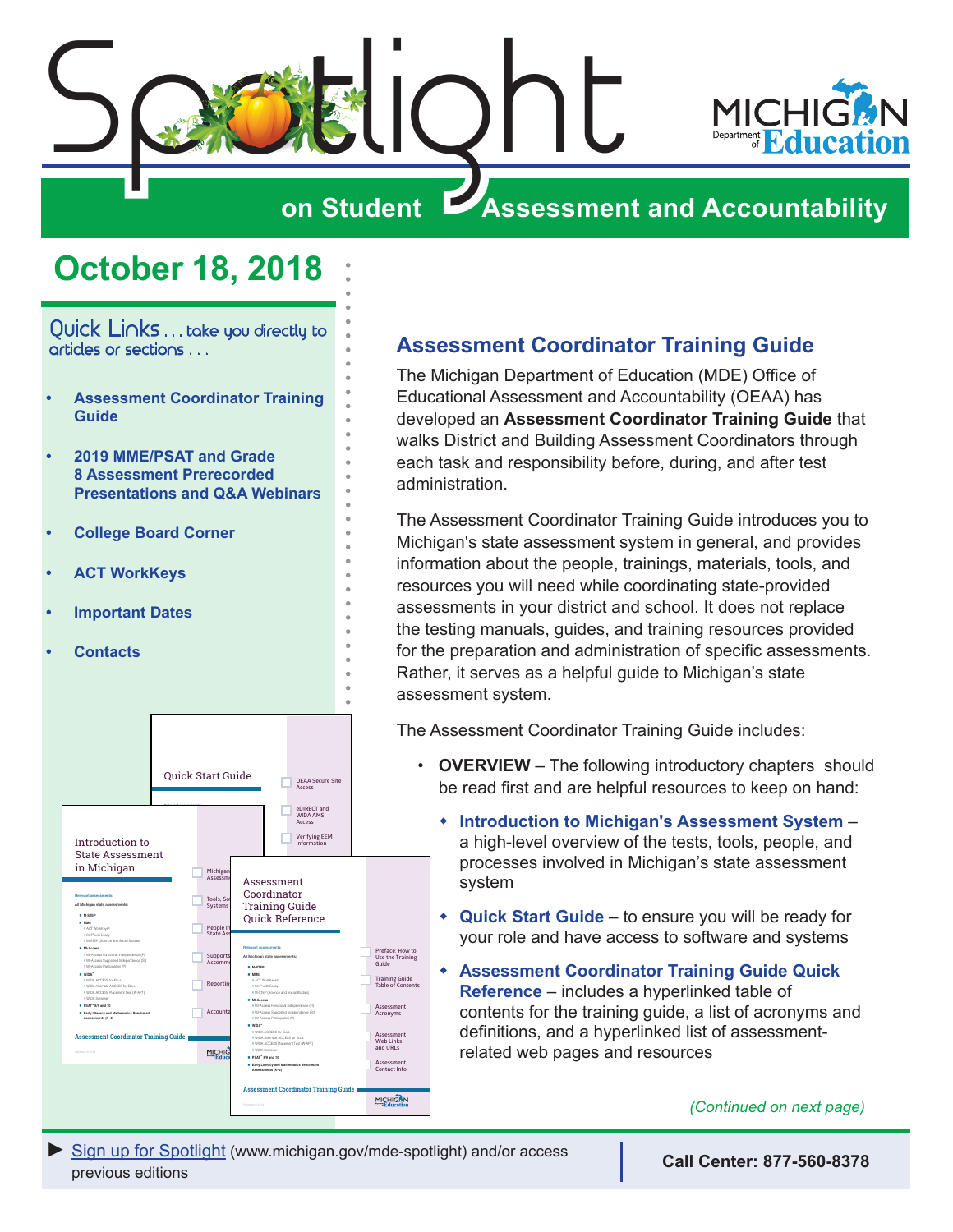<span id="page-1-0"></span>• **TOPIC-SPECIFIC CHAPTERS** — These chapters are included in the modules listed below:

#### **Before**

- **\*** Assessment Systems
- Student Supports and Accommodations
- Test Security and Integrity
- Getting Ready for Testing

#### **During**

• Test Administration

#### **After**

- Post-Administration Tasks and Reports
- Data and Reporting

Both **District and Building Coordinators** should progress through the entire Guide in the order presented, starting with the INTRODUCTION and BEFORE sections. This will help you understand not only the tasks required, but also the terminology, timing, training, and processes involved in completing these tasks. Then, use the guide as a reference throughout the test administration process.



Access the [Assessment Coordinator](https://www.michigan.gov/mde/0,4615,7-140-22709_70117-476290--,00.html)  [Training Guide web page](https://www.michigan.gov/mde/0,4615,7-140-22709_70117-476290--,00.html) by clicking on the icon located at the top of each assessment's web page.

The Training Guide web page includes:

• A **full version** of the training guide to download or print

- **Individual chapters** to download or print organized by **Before**, **During**, and **After**
- A **State Assessment Bookmarks** folder containing the most commonly used web pages and documents used for the administration of state assessments that you can save and import into your browser

The OEAA welcomes your feedback on what you like, or don't like about the guide, and whether it is a helpful resource for you before, during, and after assessment administration. Our goal is to provide District and Building Coordinators, both new and returning, with information on what they need to know about their roles and the resources available to them for the preparation and administration of Michigan's state assessments. Send your comments and/or suggestions to [mde-oeaa@michigan.gov](mailto:mde-oeaa%40michigan.gov?subject=New%20Coordinator%20Training%20Feedback) with **New Coordinator Training Feedback** in the subject line.

### **2019 MME/PSAT and Grade 8 Assessment Prerecorded Presentations and Q&A Webinars**

The Office of Educational Assessment and Accountability (OEAA) is pleased to announce that there will be two prerecorded presentations scheduled for release in mid-November. The first presentation will cover the Spring 2019 administration of the Michigan Merit Exam (MME) as well as PSAT 8/9 for grade 9 and PSAT 10. The second presentation will provide information on the state summative assessments in grade 8—PSAT 8/9 for grade 8 and the Grade 8 M-STEP Social Studies Test and the Science Field Test. These presentations will be released simultaneously and can be accessed in their entirety as well as by topic. Educators responsible for high

#### *(Continued on next page)*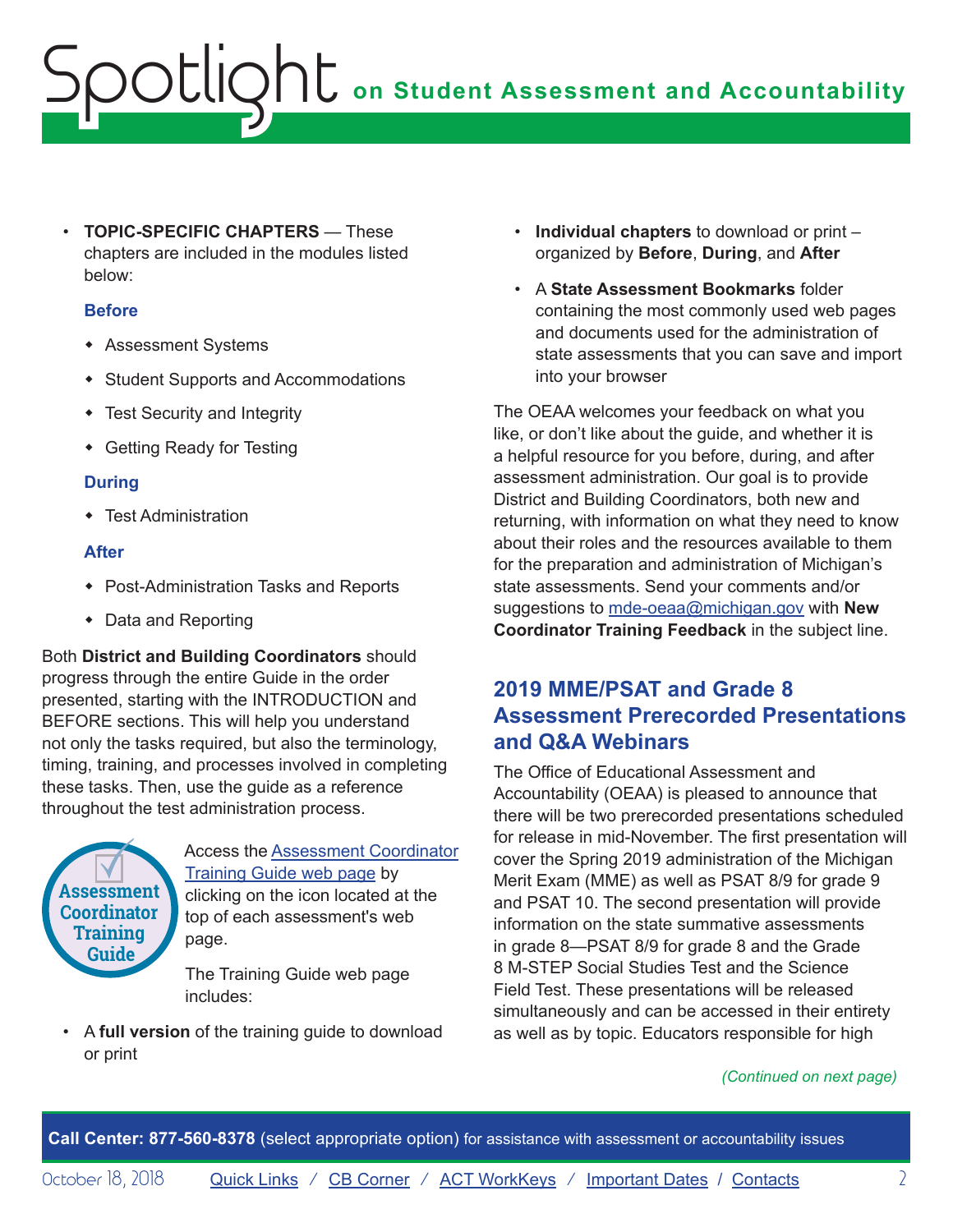school and grade 8 test administrations will be able to view the presentations as needed and download the PowerPoints for training purposes.

#### **2019 MME and High School Assessments Presentation Topics**

- MME and High School Assessment Overview
- The College Board Assessments
	- $\bullet$  SAT with Essay
	- $\cdot$  PSAT 8/9 for Grade 9
	- $\cdot$  PSAT 10 for Grade 10
- ACT WorkKeys
- Grade 11 M-STEP
- Secure Site Basics
- Supports and Accommodations

#### **2019 Grade 8 Assessments Presentation Topics**

- Grade 8 Assessments Overview
- PSAT 8/9 for Grade 8
- Grade 8 M-STEP
- Secure Site Basics
- Supports and Accommodations

As a follow-up to the prerecorded presentations, the OEAA invites you to join us for two back-to-back Q&A webinars on **November 27, 2018**. Both Q&A sessions will feature staff from the OEAA, the College Board, and ACT to answer any questions you may have.

- **MME and High School Assessments Q&A Webinar** November 27, 2019 10:00 – 11:00 AM
- **Grade 8 Assessments Q & A Webinar** November 27, 2019 11:00 AM – 12:00 PM

**[Join the Webinar](https://michiganmde.webex.com/michiganmde/j.php?MTID=m972fcc896333de692704026c31c159f4)** (https://michiganmde. webex.com/michiganmde/j. php?MTID=m972fcc896333de692704026c31c159f4)

• Access code (case sensitive): etX8ygRT

#### **Audio Conference Call-in number:**

• 1-877-336-1831 (Toll-free) OR 1-404-443-6397 Access Code: 874 442 5

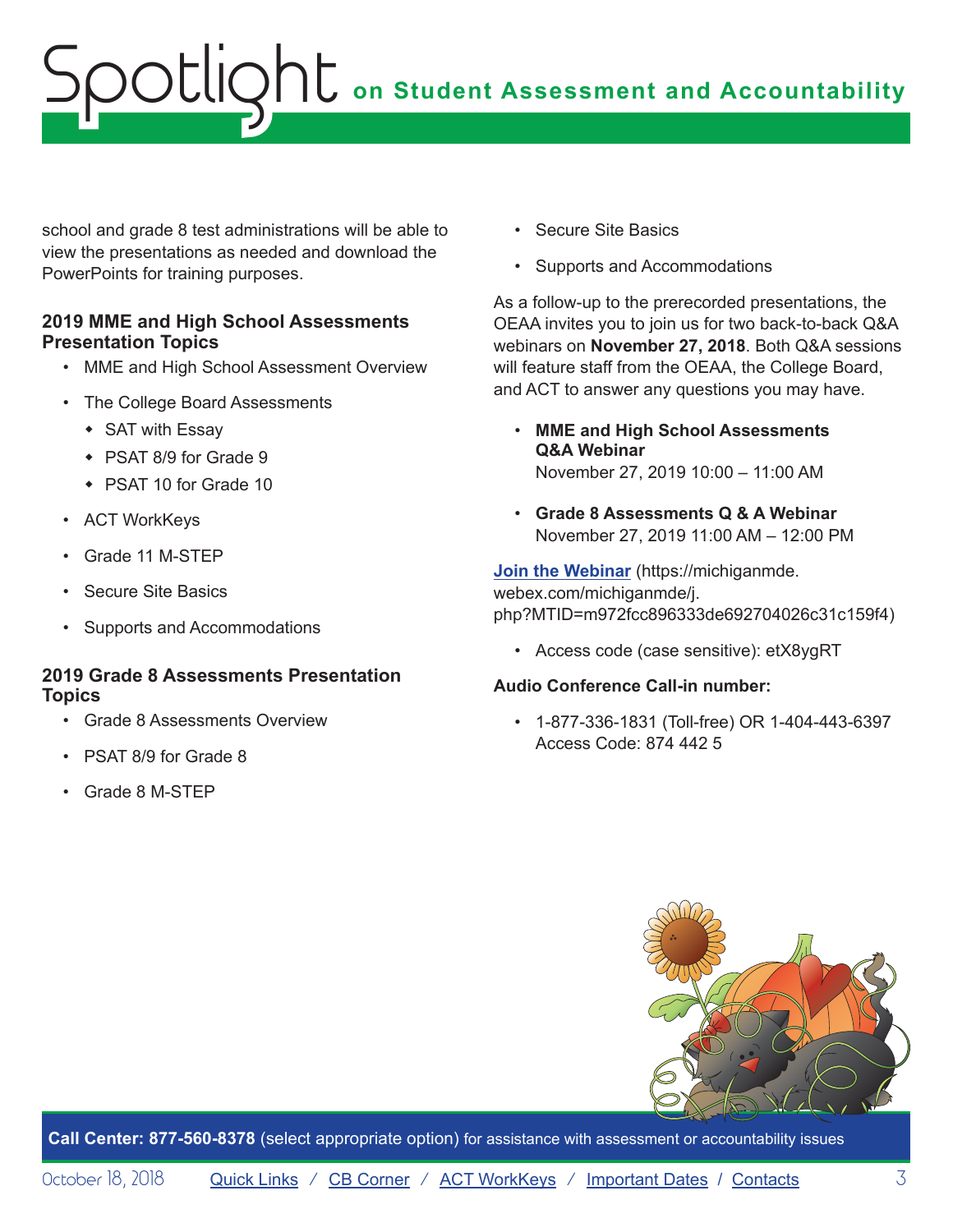# <span id="page-3-1"></span>College Board Corner

<span id="page-3-0"></span>ootlic

 *Information on SAT*™*, PSAT 8/9*™*, and PSAT10*™ *provided by the College Board*

### **Questions about Spring PSAT 8/9, PSAT 10, or SAT?**

- call the Michigan Educator Hotline: 866-870-3127 (select Option 1)
- email [michiganadministratorsupport@](mailto:michiganadministratorsupport%40collegeboard.org?subject=) [collegeboard.org](mailto:michiganadministratorsupport%40collegeboard.org?subject=)

# **Note:**

Establishment activities are underway. Please continue to review the **Test Center Participation** page in the [OEAA Secure Site](http://www.michigan.gov/oeaa-secure) (www.michigan. gov/oeaa-secure) as we continue to update AI (Attending Institution) codes and participation daily. Schools that previously were not assigned an AI code will have their AI code available once the Educational Entity Master (EEM) is updated and the school is established to participate in testing.

### **Preparing for Spring 2019**

Tasks you can be doing **now** to prepare your school for the spring administration of PSAT 8/9 for grades 8 and 9, PSAT 10, and SAT with Essay:

• For those who cannot attend a face-to-face workshop, register for the [Spring 2019 Michigan SAT and PSAT](http://www.tinyurl.com/2019MichiganImplementation)  [Implementation Overview webinar](http://www.tinyurl.com/2019MichiganImplementation) (www. tinyurl.com/2019MichiganImplementation) on **November 7, 2018 from 1:00 – 3:00 PM**.

This will be a presentation of the same information shared at the workshops. On-demand learning modules available later this fall will present the same information.

- SSD (Services for Students with Disabilities) coordinators can register for a [Spring 2019](http://www.tinyurl.com/2019MichiganAccommodations)  [Michigan SAT and PSAT Accommodations](http://www.tinyurl.com/2019MichiganAccommodations)  [and Supports webinar](http://www.tinyurl.com/2019MichiganAccommodations) (www.tinyurl. com/2019MichiganAccommodations) presented on **December 5, 2018 from 10:00–11:00 AM**. This webinar will assist new and returning SSD coordinators with the process of applying for accommodations through the SSD Online system. This will be especially helpful for new SSD coordinators administering the PSAT 8/9 for 8th grade for the first time. We will also review administering the SAT with Essay, PSAT 10, and PSAT 8/9 for grades 8 and 9 with accommodations and English Learner supports. On-demand learning modules available later this fall will present the same information.
- Update EEM with test coordinator information (See [September 20, 2018 Spotlight](https://www.michigan.gov/documents/mde/Spotlight_9-20-18_633930_7.pdf)).
- Confirm your school is established to participate in College Board assessments in Spring 2019 on the **Test Center Participation** Page in the OEAA Secure Site by **November 30, 2018**.
- Have Services for Students with Disabilities *(Continued on next page)*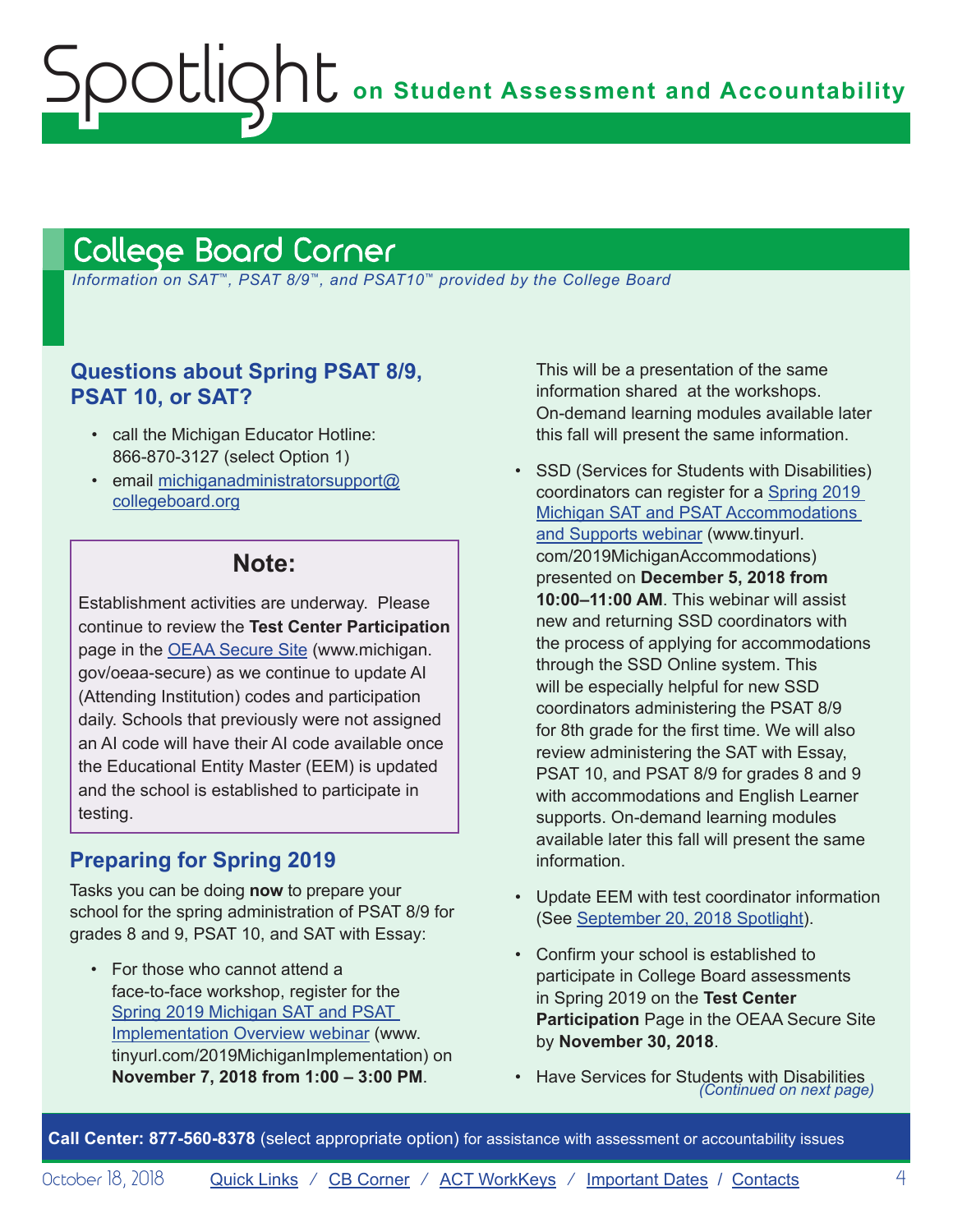(SSD) coordinator(s) get access to SSD Online (see article below).

# **Access to SSD Online**

The SSD coordinator information in the EEM is used for contact information for the College Board SSD activities. Additional staff at the school can request access to the SSD Online System to assist with submitting accommodation requests; this is not limited to only the SSD coordinator listed in the EEM. Any SSD coordinators who will be submitting accommodation requests will need access to the SSD Online to do so. We recommend getting access to SSD Online as soon as the school has an AI code assigned.

Directions on obtaining access:

- 1. Find the school's AI code on the Test Center Participation page of the OEAA Secure Site. You will need the AI code for the SSD Coordinator Form. Wait until you receive your AI code before attempting to get access to SSD Online.
- 2. Fill out and fax the [SSD Coordinator](http://www.collegeboard.org/pdf/ssd/ssd-coordinator.pdf)  [form](http://www.collegeboard.org/pdf/ssd/ssd-coordinator.pdf) (www.collegeboard.org/pdf/ssd/ssdcoordinator.pdf)
- 3. The SSD coordinator will receive an email with an access code to gain access to SSD Online within a few days of faxing the form.
- 4. If an SSD coordinator already has access from previous years, they don't need to fill out another form.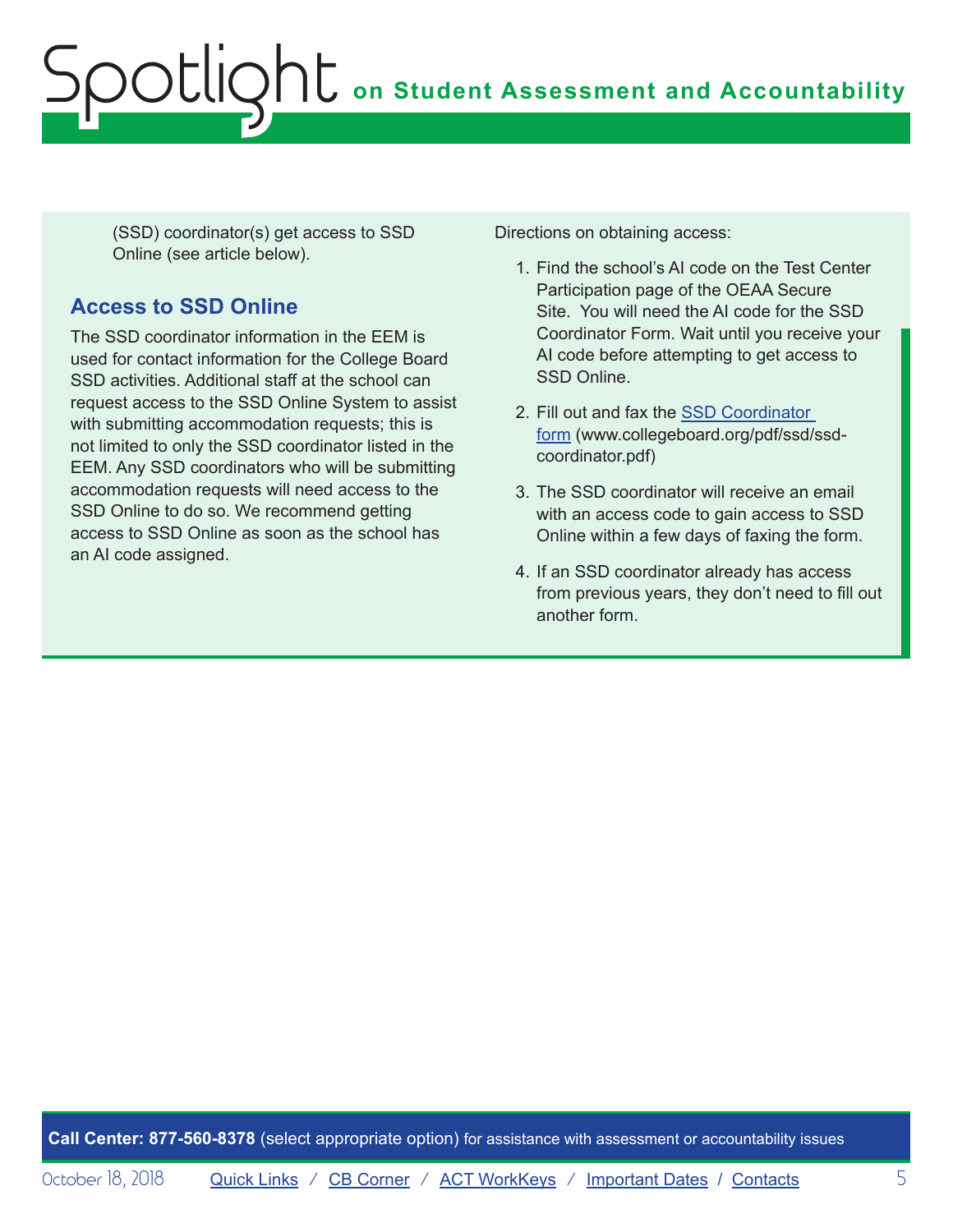<span id="page-5-1"></span><span id="page-5-0"></span>

Information on ACT WorkKeys<sup>®</sup> provided by the ACT<sup>®</sup>.

#### **Upcoming Manage Participation**

All public schools are required to administer the full Michigan Merit Examination (MME) which consists of the ACT WorkKeys, SAT, and M-STEP science and social studies assessments. If a nonpublic school chooses to administer any one of the three MME components, they will be expected to administer all three components to their students.

The first step in the ACT WorkKeys assessment is to indicate your school's participation status and to select your preferred materials receipt dates. This is called the **Manage Participation** process and must be completed between **November 5** and **November 30, 2018**. The process will only take approximately five minutes.

All schools, public and participating nonpublic, must confirm in PearsonAccess<sup>next</sup> that they are participating in order to receive test materials and to administer the WorkKeys assessment.

Instructions on completing the Manage Participation Process will be emailed to the District Assessment Coordinators and the WorkKeys Test Coordinators listed in the [Educational Entity Master](www.michigan.gov/EEM)  [\(EEM\)](www.michigan.gov/EEM) (www.michigan.gov/eem) the **week of October 29, 2018**.

ACT will email the PearsonAccess<sup>next</sup> login information only to the WorkKeys Test Coordinators listed in the EEM for both public and nonpublic schools. If the WorkKeys Test Coordinator does **not** receive this email by **November 5, 2018**, contact ACT at the web page or phone number listed below.

#### **Contacting ACT**

If you have questions, you may:

- 1. contact ACT via the [Contact Us web page](http://www.act.org/aap/state/contact.html) [\(www.act.org/aap/state/contact.html\)](www.act.org/aap/state/contact.html)
- 2. call ACT at 800-553-6244, 9:30 AM 6:00 PM ET
	- standard time: ext. 2800
	- accommodations: ext. 1788
- 3. email accommodations questions to [ACTStateAccoms@act.org](mailto:ACTStateAccoms%40act.org?subject=)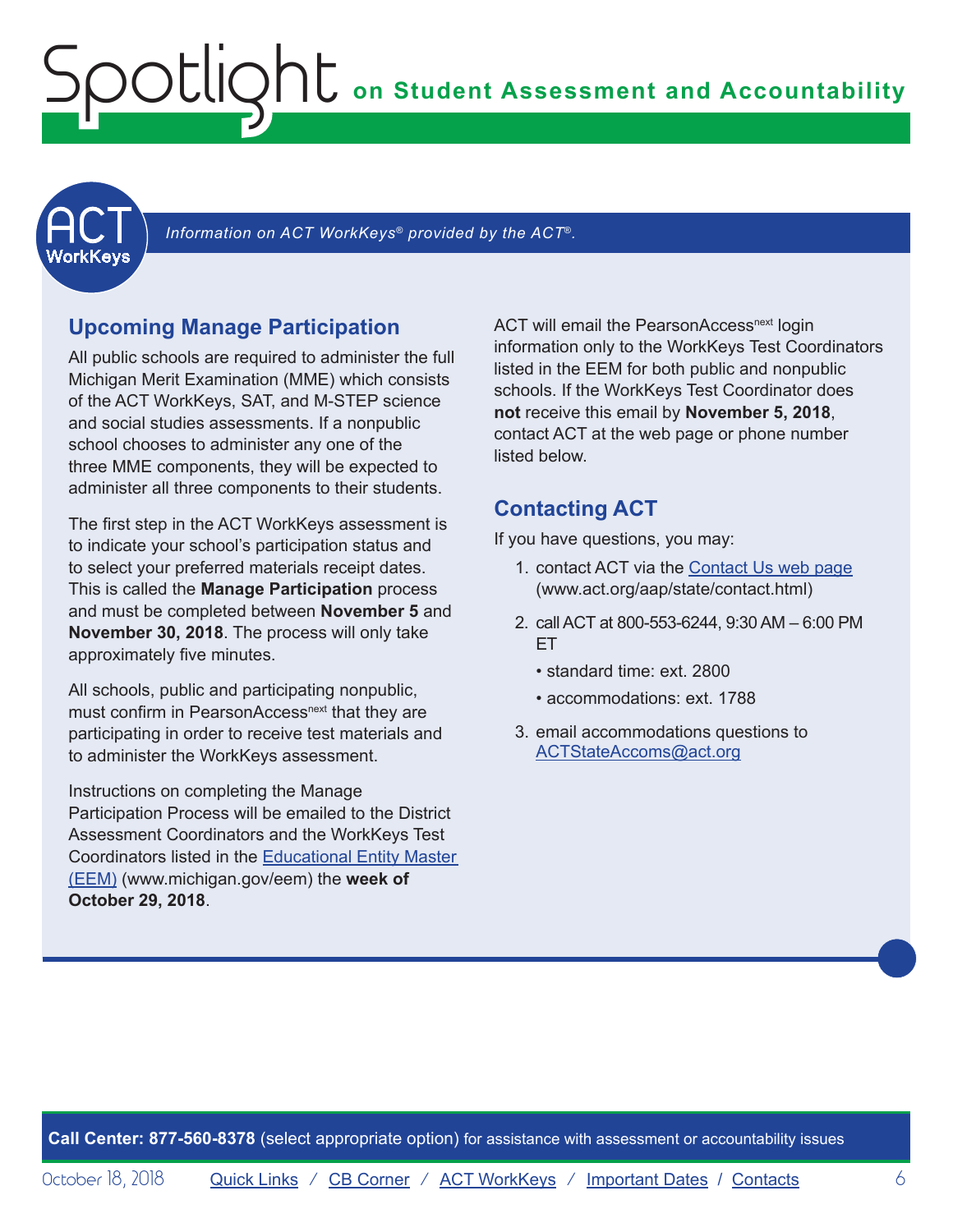# <span id="page-6-1"></span><span id="page-6-0"></span>**Important Dates**

# **October 2018**

### **SAT and PSAT**

#### **Now – November 30, 2018**

• **SAT and PSAT** Intent to Participate window

# **November 2018**

### **ACT WorkKeys**

#### **November 5 – 30, 2018**

• **ACT WorkKeys** Manage Participation window

# **M-STEP, SAT, and PSAT**

#### **November 7, 2018, 1:00 – 3:00 PM Implementation Webinar** for **SAT with Essay**, **PSAT 8/9 for grades 8 and 9**, and **PSAT 10** Click to Register

#### **November 27, 2019 10:00 – 11:00 AM:**

• **MME and High School Assessments Q&A Webinar** (see article on pages 2-3)

#### **November 27, 2019 11:00 AM – 12:00 PM**

• **Grade 8 Assessments Q & A Webinar** (see article on pages 2-3)

#### **WIDA Workshops**

#### **Tuesday, November 13, 2019:**

- **WIDA ACCESS for ELLs Online Test Administration Training – Library of Michigan, Lansing**
	- w **Morning Session:** 9:00 12:00 Register for this workshop

w **Afternoon Session**: 1:00 – 4:00 Register for this workshop

#### **Wednesday, November 14, 2018: WIDA ACCESS for ELLs Online Test Administration Training – Van Buren ISD, Lawrence, MI**

- **Morning Session:** 9:00 12:00 Register for this workshop
- **Afternoon Session**: 1:00 4:00 Register for this workshop

#### **Thursday, November 15, 2018:**

- **WIDA MODEL Paper Test Administration Training – Van Buren ISD, Lawrence, MI**
- **All day session:** 9:00 AM 4:00 PM Register for this workshop

# **December 2018**

#### **December 5, 2018, 10:00 AM ET**

• **DRC Technology Coordinator Webinar** Click to join the webinar or paste the following link and enter meeting number **802 965 089**:

### **SAT and PSAT**

#### **December 5, 2018, 10:00 – 11:00 AM**

• **Accommodations and English Learner Supports Webinar** for **SAT with Essay**, **PSAT 8/9 for grades 8 and 9**, and **PSAT 10** Click to Register